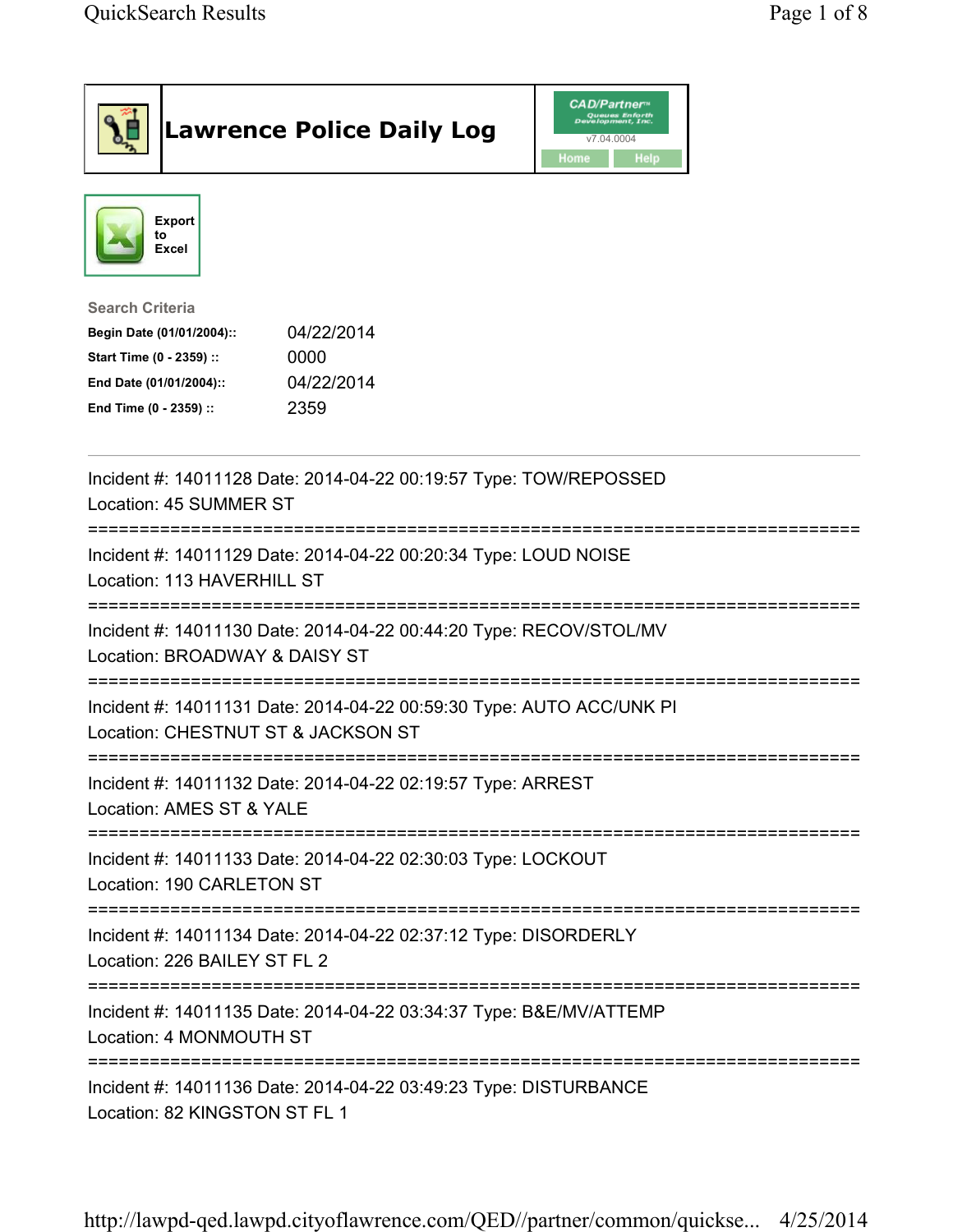=========================================================================== Incident #: 14011137 Date: 2014-04-22 05:55:17 Type: AUTO ACC/NO PI Location: ANDOVER ST & S UNION ST =========================================================================== Incident #: 14011138 Date: 2014-04-22 06:23:57 Type: STOL/MV/PAS Location: 11 LAWRENCE ST =========================================================================== Incident #: 14011140 Date: 2014-04-22 07:45:43 Type: TRESPASSING Location: MCDONALDS / 50 BROADWAY =========================================================================== Incident #: 14011139 Date: 2014-04-22 07:46:53 Type: LARCENY/PAST Location: 28 AMHERST ST =========================================================================== Incident #: 14011141 Date: 2014-04-22 08:21:44 Type: SUICIDE ATTEMPT Location: FALLS BRIDGE / null =========================================================================== Incident #: 14011142 Date: 2014-04-22 09:18:47 Type: TRESPASSING Location: 268 ESSEX ST =========================================================================== Incident #: 14011143 Date: 2014-04-22 09:49:23 Type: B&E/MV/PAST Location: 48 CHESTNUT ST =========================================================================== Incident #: 14011144 Date: 2014-04-22 10:11:49 Type: STOL/MV/PAS Location: 30 CRESCENT ST =========================================================================== Incident #: 14011145 Date: 2014-04-22 10:27:48 Type: LIC PLATE STO Location: 8 CURRIER ST =========================================================================== Incident #: 14011146 Date: 2014-04-22 10:37:19 Type: FRAUD Location: 32 EASTON ST =========================================================================== Incident #: 14011147 Date: 2014-04-22 10:50:12 Type: CK WELL BEING Location: 28 ORCHARD ST =========================================================================== Incident #: 14011148 Date: 2014-04-22 11:28:09 Type: ASSSIT OTHER PD Location: 343 LOWELL ST =========================================================================== Incident #: 14011149 Date: 2014-04-22 11:31:05 Type: ALARM/BURG Location: 17 HUSE ST =========================================================================== Incident #: 14011150 Date: 2014-04-22 11:34:53 Type: ARREST Location: 29 SPRINGFIELD ST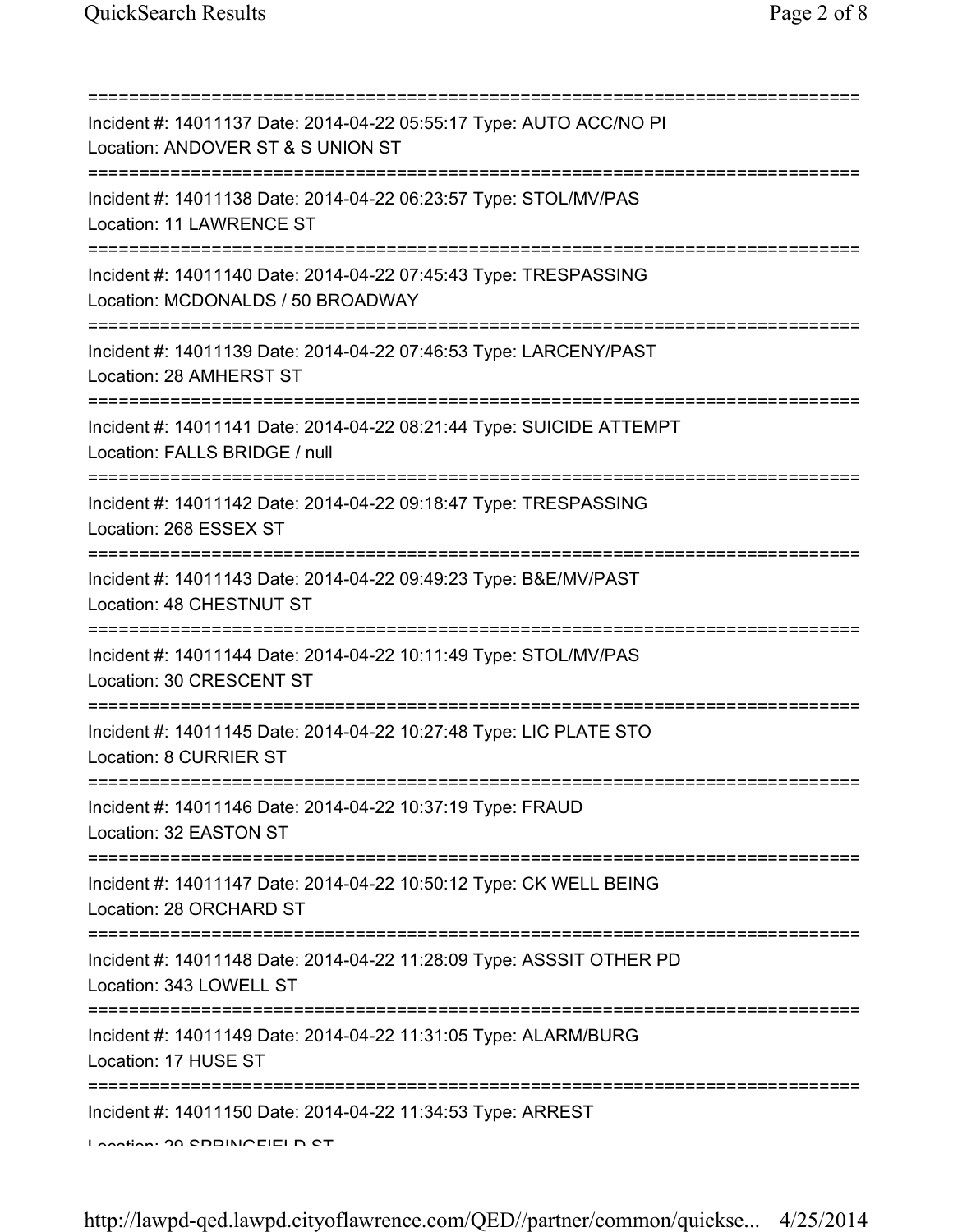| Incident #: 14011151 Date: 2014-04-22 11:54:19 Type: INVEST CONT<br>Location: 1 MARKET ST                                               |
|-----------------------------------------------------------------------------------------------------------------------------------------|
| Incident #: 14011152 Date: 2014-04-22 11:58:17 Type: ANIMAL COMPL<br>Location: SUPERIOR CLEANERS / 37 ESSEX ST                          |
| Incident #: 14011153 Date: 2014-04-22 12:07:35 Type: KEEP PEACE<br>Location: 18 BELLEVUE ST                                             |
| Incident #: 14011154 Date: 2014-04-22 12:17:08 Type: DISTURBANCE<br>Location: 23 SUMMER ST                                              |
| Incident #: 14011155 Date: 2014-04-22 12:18:58 Type: MEDIC SUPPORT<br>Location: 305 LOWELL ST FL 2                                      |
| Incident #: 14011156 Date: 2014-04-22 12:23:02 Type: TOW OF M/V<br>Location: 139 E HAVERHILL ST<br>==================================== |
| Incident #: 14011157 Date: 2014-04-22 12:24:45 Type: DOMESTIC/PROG<br>Location: 320 E HAVERHILL ST                                      |
| Incident #: 14011158 Date: 2014-04-22 12:37:55 Type: ALARM/BURG<br>Location: 53 ESSEX ST                                                |
| Incident #: 14011159 Date: 2014-04-22 12:38:41 Type: LIC PLATE STO<br>Location: 353 LOWELL ST                                           |
| Incident #: 14011160 Date: 2014-04-22 13:10:37 Type: ARREST<br>Location: HAVERHILL ST                                                   |
| Incident #: 14011161 Date: 2014-04-22 13:20:26 Type: B&E/MV/PAST<br>Location: SUPERIOR CLEANERS / 37 ESSEX ST                           |
| Incident #: 14011162 Date: 2014-04-22 13:35:21 Type: STOL/MV/PAS<br>Location: 685 ESSEX ST #2-11                                        |
| Incident #: 14011163 Date: 2014-04-22 13:36:41 Type: TOW OF M/V<br>Location: 362 ESSEX ST                                               |
| Incident #: 14011164 Date: 2014-04-22 13:38:51 Type: NEIGHBOR PROB                                                                      |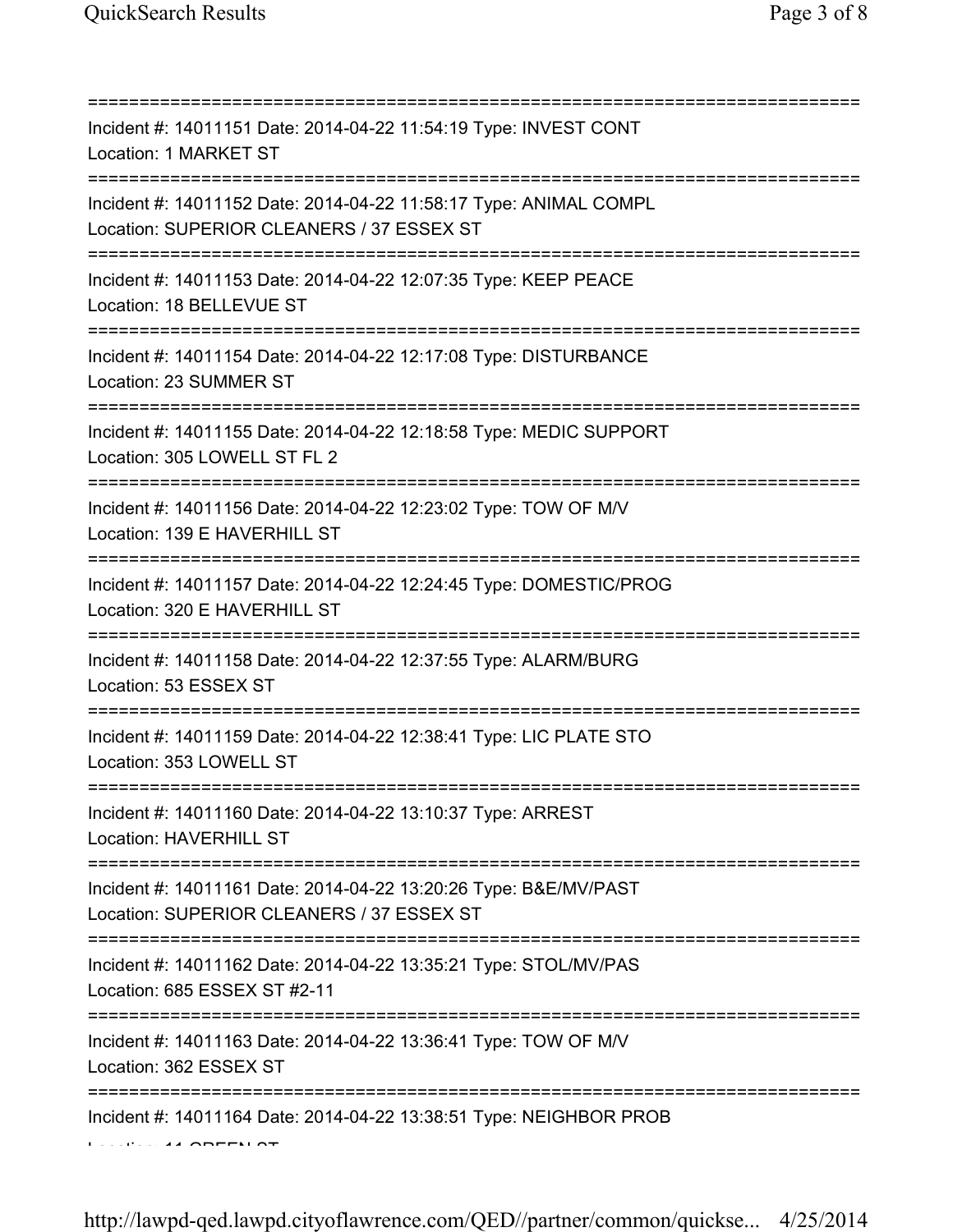=========================================================================== Incident #: 14011165 Date: 2014-04-22 13:41:05 Type: THREATS Location: 280 MERRIMACK ST =========================================================================== Incident #: 14011166 Date: 2014-04-22 13:46:36 Type: M/V STOP Location: 59 HAVERHILL ST =========================================================================== Incident #: 14011167 Date: 2014-04-22 13:50:38 Type: CK WELL BEING Location: 187 CHESTNUT ST =========================================================================== Incident #: 14011168 Date: 2014-04-22 14:04:15 Type: NOISE ORD Location: 176 PARK ST =========================================================================== Incident #: 14011169 Date: 2014-04-22 14:06:55 Type: RECOV/STOL/MV Location: 10 TENNEY ST =========================================================================== Incident #: 14011170 Date: 2014-04-22 14:12:59 Type: TOW OF M/V Location: 118 EXCHANGE ST =========================================================================== Incident #: 14011172 Date: 2014-04-22 14:34:29 Type: ARREST Location: 41 AVON ST =========================================================================== Incident #: 14011171 Date: 2014-04-22 14:37:01 Type: ARREST Location: 41 AVON ST =========================================================================== Incident #: 14011173 Date: 2014-04-22 14:39:29 Type: INVESTIGATION Location: BROOK ST & UNION ST =========================================================================== Incident #: 14011174 Date: 2014-04-22 15:04:17 Type: MEDIC SUPPORT Location: BURGER KING / 187 BROADWAY =========================================================================== Incident #: 14011175 Date: 2014-04-22 15:08:22 Type: FRAUD Location: 8 BEACONFIELD ST =========================================================================== Incident #: 14011176 Date: 2014-04-22 15:16:49 Type: FIGHT Location: ROLLINS SCHOOL / 451 HOWARD ST =========================================================================== Incident #: 14011177 Date: 2014-04-22 15:21:03 Type: FRAUD Location: 29 WILLOW ST =========================================================================== Incident #: 14011178 Date: 2014-04-22 15:38:24 Type: TOW OF M/V

Location: METHUEN ST & MILL ST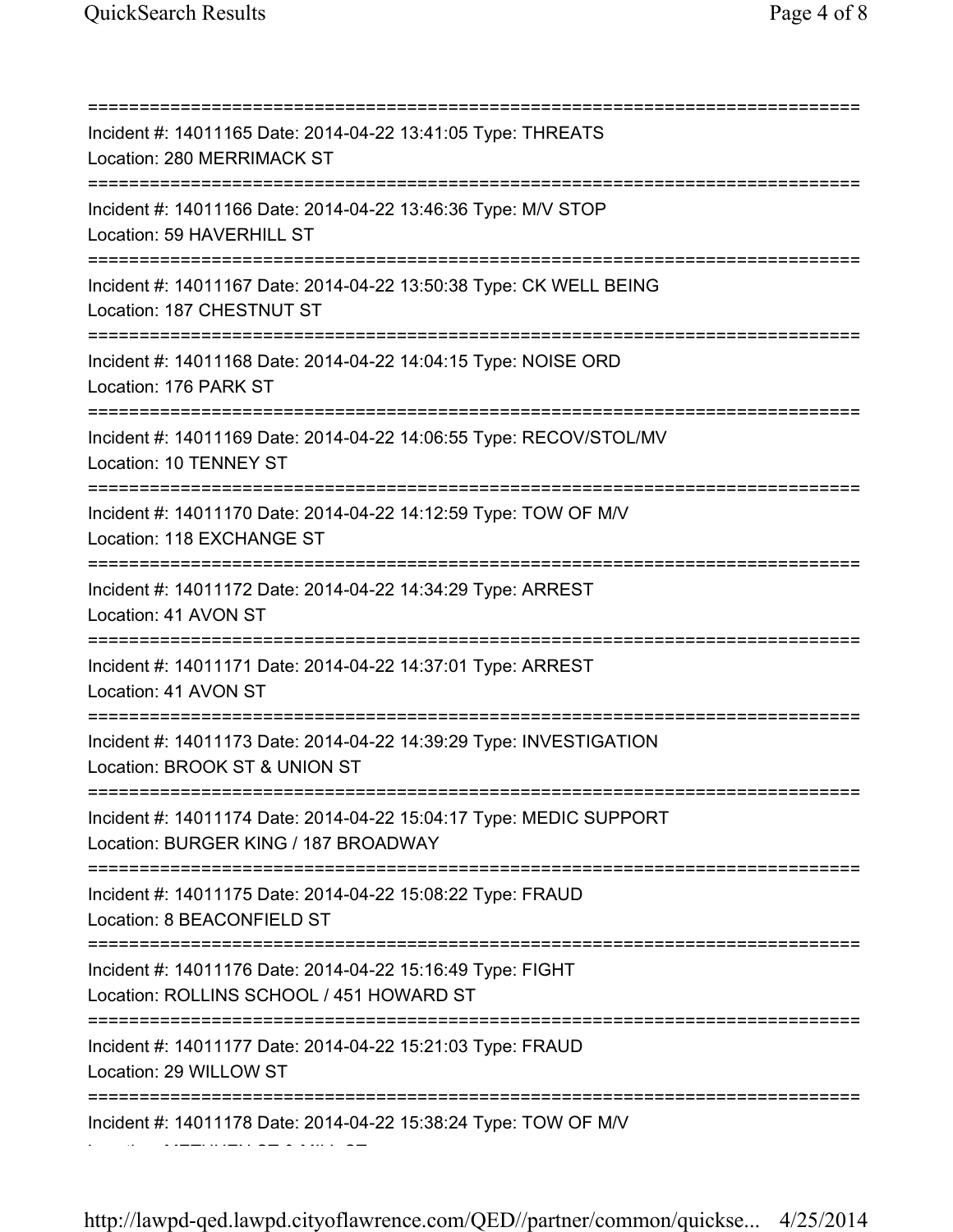=========================================================================== Incident #: 14011179 Date: 2014-04-22 15:45:29 Type: KEEP PEACE Location: 65 BERKELEY ST FL 1 =========================================================================== Incident #: 14011180 Date: 2014-04-22 15:53:19 Type: M/V STOP Location: 193 BRUCE ST =========================================================================== Incident #: 14011181 Date: 2014-04-22 15:56:12 Type: ARREST Location: BROADWAY & GREEN ST =========================================================================== Incident #: 14011182 Date: 2014-04-22 16:01:01 Type: MV/BLOCKING Location: 25 GARFIELD ST =========================================================================== Incident #: 14011183 Date: 2014-04-22 16:02:08 Type: FRAUD Location: 11 NEWBURY ST =========================================================================== Incident #: 14011184 Date: 2014-04-22 16:04:40 Type: LARCENY/PAST Location: BURGER KING / 187 BROADWAY =========================================================================== Incident #: 14011185 Date: 2014-04-22 16:10:14 Type: TOW OF M/V Location: BENNINGTON ST & ERVING AV =========================================================================== Incident #: 14011186 Date: 2014-04-22 16:12:45 Type: A&B D/W/ PROG Location: 36 BEACON AV =========================================================================== Incident #: 14011187 Date: 2014-04-22 16:22:04 Type: DRUG VIO Location: W LOWELL ST & WACHUSETTS AV =========================================================================== Incident #: 14011188 Date: 2014-04-22 16:27:40 Type: DOMESTIC/PAST Location: 700 ESSEX ST =========================================================================== Incident #: 14011189 Date: 2014-04-22 16:29:57 Type: B&E/PAST Location: 68 TRENTON ST FL 4 =========================================================================== Incident #: 14011190 Date: 2014-04-22 16:31:45 Type: AUTO ACC/NO PI Location: 11 TRENTON ST =========================================================================== Incident #: 14011191 Date: 2014-04-22 16:34:23 Type: TOW OF M/V Location: 131 LAWRENCE ST =========================================================================== Incident #: 14011192 Date: 2014-04-22 16:41:01 Type: ALARM/BURG

http://lawpd-qed.lawpd.cityoflawrence.com/QED//partner/common/quickse... 4/25/2014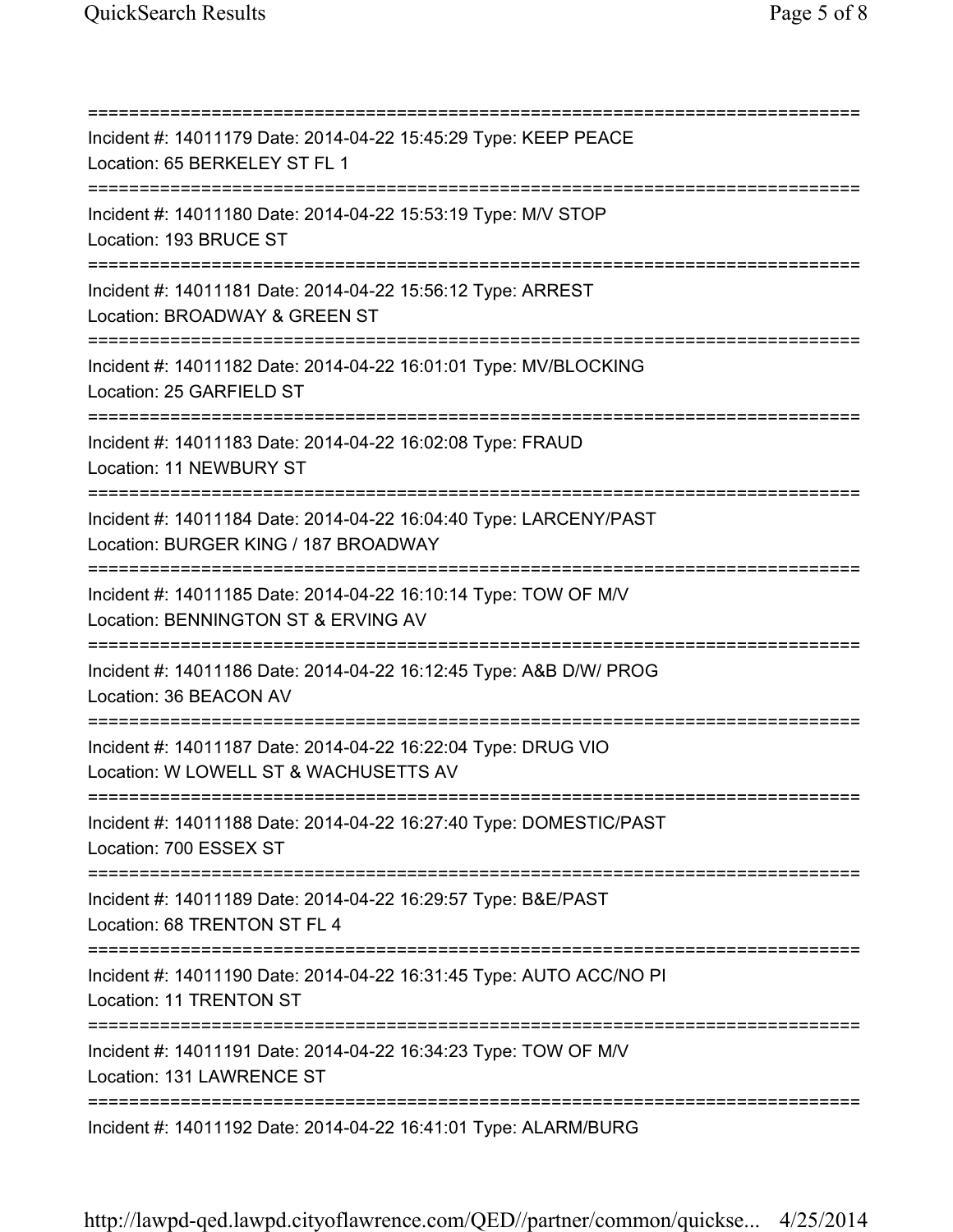=========================================================================== Incident #: 14011193 Date: 2014-04-22 17:09:23 Type: SUS PERS/MV Location: S BROADWAY & SHATTUCK ST =========================================================================== Incident #: 14011194 Date: 2014-04-22 17:11:53 Type: ALARM/BURG Location: FEDERAL CREDIT UNION / 1 GENERAL ST =========================================================================== Incident #: 14011195 Date: 2014-04-22 17:18:00 Type: MV/BLOCKING Location: 112 FARNHAM ST =========================================================================== Incident #: 14011196 Date: 2014-04-22 17:26:13 Type: NOISE ORD Location: BRADFORD ST & HAMPSHIRE ST =========================================================================== Incident #: 14011197 Date: 2014-04-22 17:27:06 Type: ANIMAL COMPL Location: 10 MCCABE CT =========================================================================== Incident #: 14011198 Date: 2014-04-22 17:31:36 Type: ARREST Location: HEY ST & WAYNE ST =========================================================================== Incident #: 14011199 Date: 2014-04-22 17:34:41 Type: LOUD NOISE Location: 10 CAULKINS CT =========================================================================== Incident #: 14011200 Date: 2014-04-22 17:39:15 Type: AUTO ACC/NO PI Location: PARKER ST & SALEM ST =========================================================================== Incident #: 14011201 Date: 2014-04-22 17:41:01 Type: TOW OF M/V Location: 490 HOWARD ST =========================================================================== Incident #: 14011202 Date: 2014-04-22 17:45:26 Type: ALARMS Location: HOWSHAN RESD / 6 PILGRIM RD =========================================================================== Incident #: 14011203 Date: 2014-04-22 17:46:34 Type: IDENTITY THEFT Location: 25 MARSTON ST =========================================================================== Incident #: 14011204 Date: 2014-04-22 17:55:50 Type: TOW OF M/V Location: 265 LOWELL ST =========================================================================== Incident #: 14011205 Date: 2014-04-22 18:33:32 Type: TOW OF M/V Location: 265 LOWELL ST =========================================================================== Incident #: 14011206 Date: 2014-04-22 18:40:27 Type: SUS PERS/MV

http://lawpd-qed.lawpd.cityoflawrence.com/QED//partner/common/quickse... 4/25/2014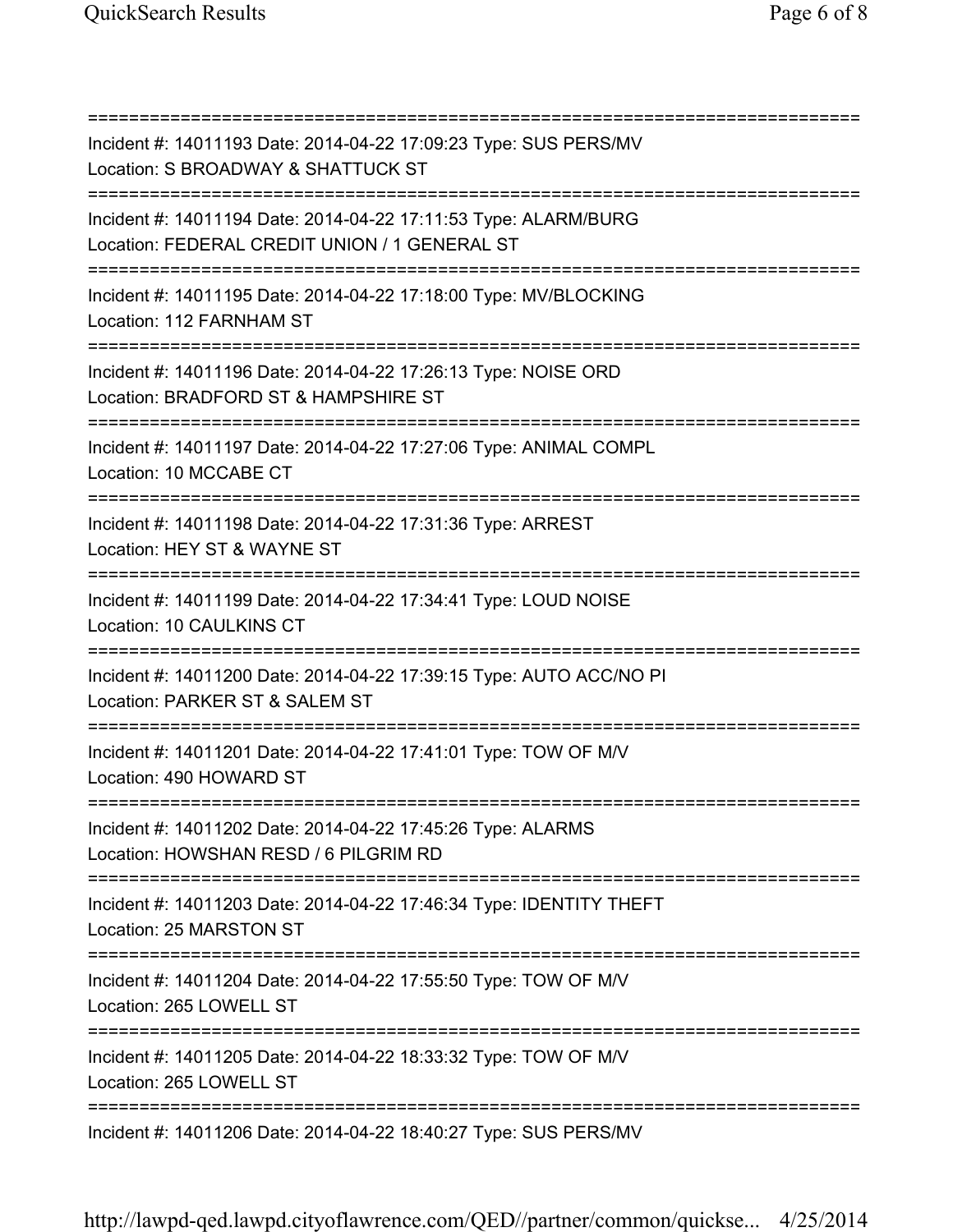| Location: 7-9 BLAKELIN ST                                                                                                                 |
|-------------------------------------------------------------------------------------------------------------------------------------------|
| Incident #: 14011207 Date: 2014-04-22 18:42:57 Type: B&E/PAST<br>Location: 952 ESSEX ST FL 1                                              |
| Incident #: 14011208 Date: 2014-04-22 18:45:37 Type: SUS PERS/MV<br>Location: MONTES RESD. / 17 PATTON ST                                 |
| Incident #: 14011209 Date: 2014-04-22 18:56:17 Type: MAL DAMAGE<br>Location: 451 HIGH ST                                                  |
| Incident #: 14011210 Date: 2014-04-22 18:58:24 Type: HIT & RUN M/V<br>Location: 207 WILLOW ST                                             |
| ====================================<br>Incident #: 14011211 Date: 2014-04-22 19:06:14 Type: UNWANTEDGUEST<br>Location: 147 FERRY ST FL 2 |
| ==================================<br>Incident #: 14011212 Date: 2014-04-22 19:10:20 Type: SUS PERS/MV<br>Location: 50 ISLAND ST          |
| Incident #: 14011213 Date: 2014-04-22 19:34:40 Type: TOW OF M/V<br>Location: CVS PHARMACY / 266 BROADWAY                                  |
| Incident #: 14011214 Date: 2014-04-22 19:56:06 Type: NOISE ORD<br>Location: 123 ANDOVER ST                                                |
| Incident #: 14011215 Date: 2014-04-22 20:16:51 Type: AUTO ACC/NO PI<br>Location: 2 LEXINGTON ST                                           |
| Incident #: 14011216 Date: 2014-04-22 20:25:53 Type: DOMESTIC/PAST<br>Location: ESSEX ST & LAWRENCE ST                                    |
| Incident #: 14011217 Date: 2014-04-22 20:45:33 Type: NOISE ORD<br>Location: 19 POPLAR ST                                                  |
| Incident #: 14011218 Date: 2014-04-22 20:48:18 Type: M/V STOP<br>Location: MERRIMACK ST & S BROADWAY                                      |
| Incident #: 14011219 Date: 2014-04-22 21:36:05 Type: SUS PERS/MV<br>Location: AUBURN ST & HAMPSHIRE ST                                    |
| Hooked H. 4.4044000 Data: 004.4 04.00 04-E4-E9 Tuno: DICTHIDDANIOE                                                                        |